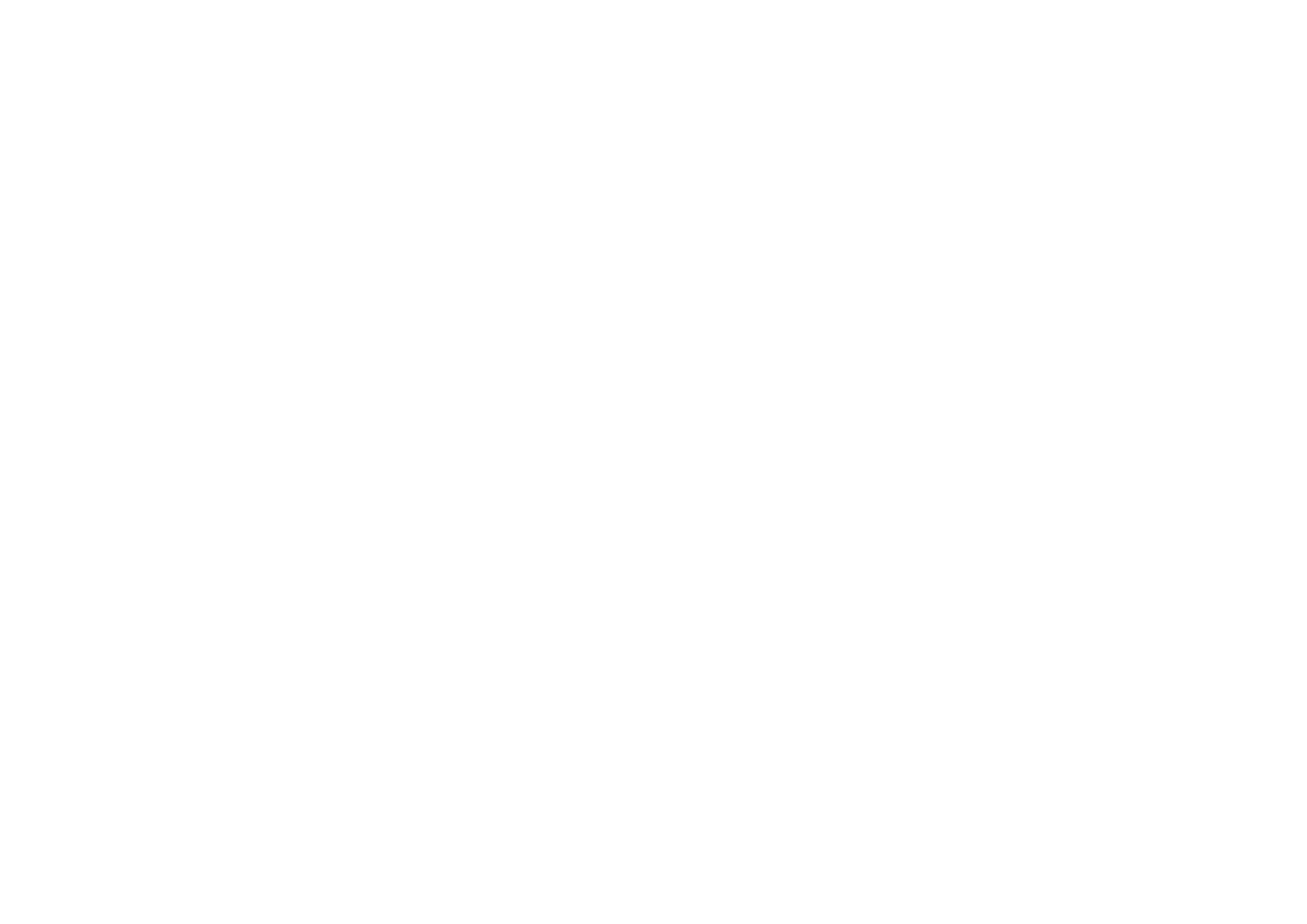## PREP SCHOOL MENU Week 2

**HOWELL'S PREP SCHOOL** Llandaff

GDST



|                                                                                                                                                                          | Meat Free Monday                                          | Tuesday                                                          | Wednesday                                                                         | Thursday                                                              | Griday                     |  |  |  |
|--------------------------------------------------------------------------------------------------------------------------------------------------------------------------|-----------------------------------------------------------|------------------------------------------------------------------|-----------------------------------------------------------------------------------|-----------------------------------------------------------------------|----------------------------|--|--|--|
| Main - Meat                                                                                                                                                              | <b>Meat Free Monday</b>                                   | Chicken with<br>sweet and sour sauce                             | Roast of the day or<br>oven baked sausages<br>with Yorkshire pudding<br>and gravy | Chicken breast with<br>katsu curry sauce                              | Beefburger                 |  |  |  |
| Main-<br>Vegefarian                                                                                                                                                      | Wholewheat cheese,<br>tomato and hidden<br>broccoli pizza | Chickpeas and roasted<br>vegetables with<br>sweet and sour sauce | Quorn sausages with<br>Yorkshire pudding<br>and gravy                             | <b>Butter beans and</b><br>butternut squash with<br>katsu curry sauce | Falafel burger             |  |  |  |
| Vegetables                                                                                                                                                               | Green beans<br>Sweetcorn                                  | Broccoli<br>Mixed vegetables                                     | Peas<br>Carrots                                                                   | Lettuce bowl<br>Cucumber<br><b>Carrot sticks</b><br>Cauliflower       | <b>Baked beans</b><br>Peas |  |  |  |
| Carbony trafes                                                                                                                                                           | Wholewheat<br>spaghetti rings                             | <b>Rice</b>                                                      | Roast potatoes                                                                    | <b>Rice</b>                                                           | Chips                      |  |  |  |
| <b>Dessert</b>                                                                                                                                                           | Cheese and crackers                                       | Frozen yogurt                                                    | Welsh cakes                                                                       | Blueberry muffin                                                      | Fruit pots                 |  |  |  |
| Available every day: jacket potatoes with a variety of fillings<br>(always including baked beans, cheese and tuna mayonnaise),<br>salad cart and fresh fruit for dessert |                                                           |                                                                  |                                                                                   |                                                                       |                            |  |  |  |